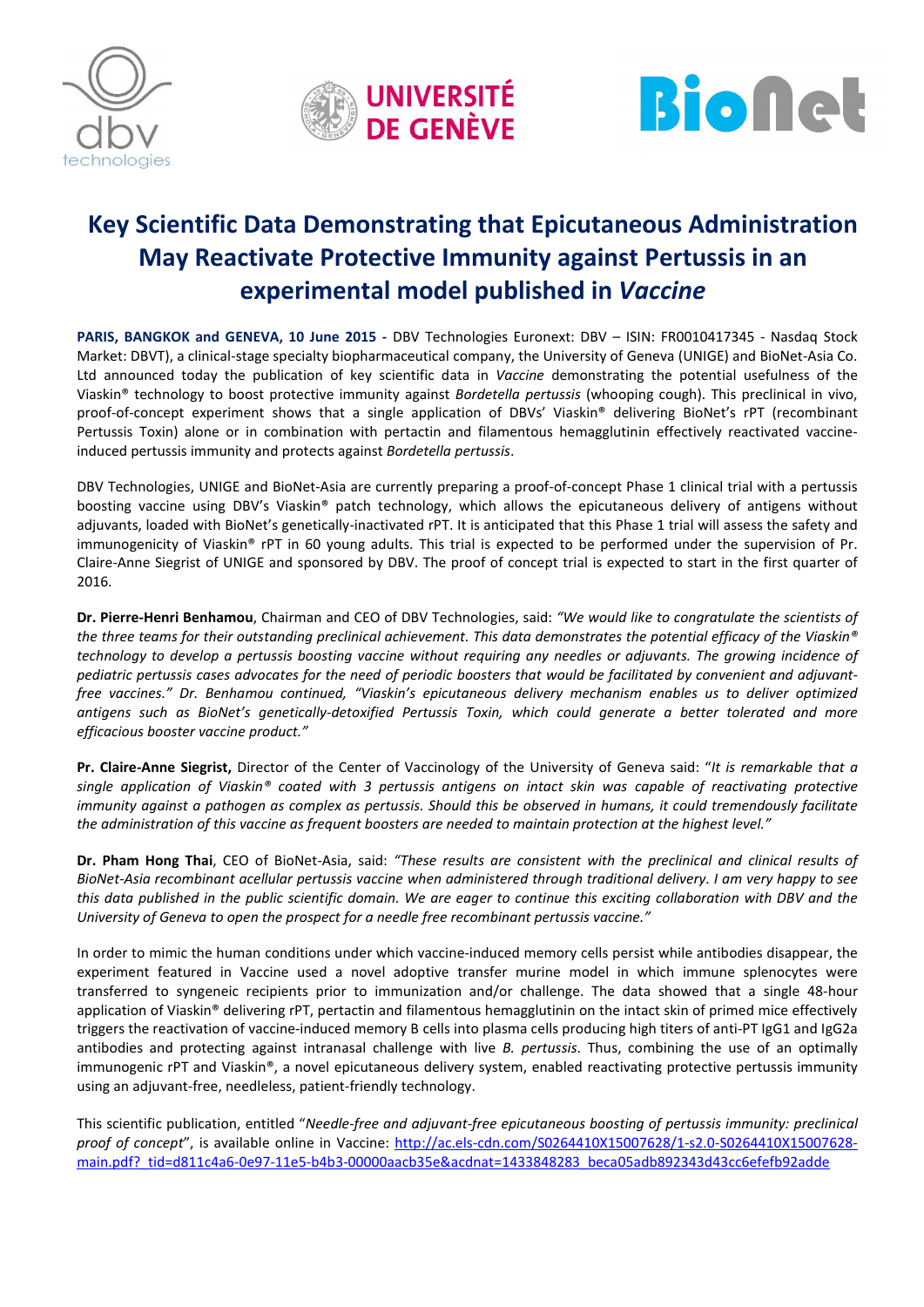#### About Pertussis

Pertussis, commonly known as "whooping cough", is a very contagious respiratory illness caused by a type of bacteria called *Bordetella pertussis*. Pertussis vaccination is recommended as part of routine childhood immunization. Although the incidence of pertussis has declined through the immunization of infants and young children, vaccine-induced immunity does not persist long. This phenomenon of "waning immunity" was accentuated by the introduction of acellular pertussis vaccines in 1996. According to the U.S. Centers for Disease Control and Prevention (CDC), there are 16 million pertussis cases worldwide each year, mainly in adolescents and adults who often then pass on the disease to infants who have not yet completed their pertussis immunization series, and in whom pertussis is most severe. Consequently, booster immunizations are now recommended to adolescents and adults, especially those in contacts with young infants. A new technology - user friendly and non-invasive– using a recombinant pertussis vaccine could help increase the compliance required for these booster vaccinations.

#### About DBV Technologies

DBV Technologies is developing Viaskin®, an innovative new approach to the treatment of allergies – a major public health issue that has been increasing in prevalence. DBV Technologies, incorporated in France in 2002, has developed a proprietary, patented technology for administering an allergen to intact skin while avoiding transfer to the blood, and thus lowering the risk of a systemic, allergic reaction in the event of accidental exposure. DBV Technologies is focusing on food allergies, including milk and peanut, for which there are currently no effective treatments. DBV Technologies has designed two products candidates: Viaskin® Peanut and Viaskin® Milk. The clinical development program for Viaskin® Peanut has received Fast Track designation and Breakthrough Therapy designation from the U.S. Food and Drug Administration.

DBV Technologies shares are traded on segment B of Euronext Paris (Ticker: DBV, ISIN code: FR0010417345) and on the Nasdaq Stock Market in the form of American Depositary Shares (each representing one-half of one ordinary share) (Ticker: DBVT). For more information on DBV Technologies, please visit our website: www.dbv-technologies.com

#### About University of Geneva

Founded in 1559 by Jean Calvin and Theodore de Beze, the University of Geneva is the second largest Haute école in Switzerland and is amongst the top 100 best universities in the world. The institution enjoys worldwide recognition and is highly opened to the world. Every year the University welcomes around 16 000 students in its eight faculties teaching science, medecine, humanities, social and economic sciences, law, theology, psychology and educational sciences, translation and interpreting. The University of Geneva has three missions: education, research and knowledge-sharing. The University has been a member of the League of European Research-intensive Universities since 2002. www.unige.ch

### About BioNet-Asia

BioNet-Asia is an independent vaccine company with a focus on technological innovation and market access. BioNet has built several strategic alliances fostering vaccine self-reliance leading to the production and supply of billions of doses of vaccines worldwide. In its vaccine manufacturing plant in Thailand, BioNet is developing a broad pipeline of vaccines in R&D and clinical stages, such as recombinant Pertussis, CRM197 protein carrier, Dengue and Hepatitis B vaccines. The company has successfully transferred the technology in Asia to produce Hib meningitis vaccine which is now commercialized and pre-qualified as a pentavalent vaccine. BioNet has also filed a patent application for a new Recombinant Acellular Pertussis Vaccine that has been shown safe and highly immunogenic in a Phase I/II study. BioNet has several collaborations with first-class biopharmaceutical companies, vaccine manufacturers and academic organizations around the globe. For additional information about the company, please visit www.bionet-asia.com

#### *Forward Looking Statement related to DBV Technologies*

*This press release contains forward-looking statements, including statements about the potential safety and efficacy of Epicutenaous Immunotherapy (EPIT®). These forward-looking statements are not promises or guarantees and involve substantial risks and uncertainties. The Company's product candidates have not been approved for sale in any jurisdiction. Among the factors that could cause actual results to differ materially from those described or projected herein are uncertainties associated generally with research and development, clinical trials and related regulatory reviews and approvals, the risk that historical preclinical results may not be predictive of future clinical trial results, and the risk that historical clinical trial results may not be predictive of future trial results. A further list and description of these risks, uncertainties and other risks can be found in the Company's regulatory filings with the French Autorité des Marchés Financiers, the Company's Securities and Exchange Commission filings and reports, including in the Company's Annual Report on Form 20-F for the year ended December 31, 2014 and future filings and reports by the Company. Existing and prospective investors are cautioned not to place undue reliance on these forward-looking statements, which speak only as of the date hereof. DBV Technologies undertakes no obligation to update or revise the information contained in this Press Release, whether as a result of new information, future events or circumstances or otherwise.*